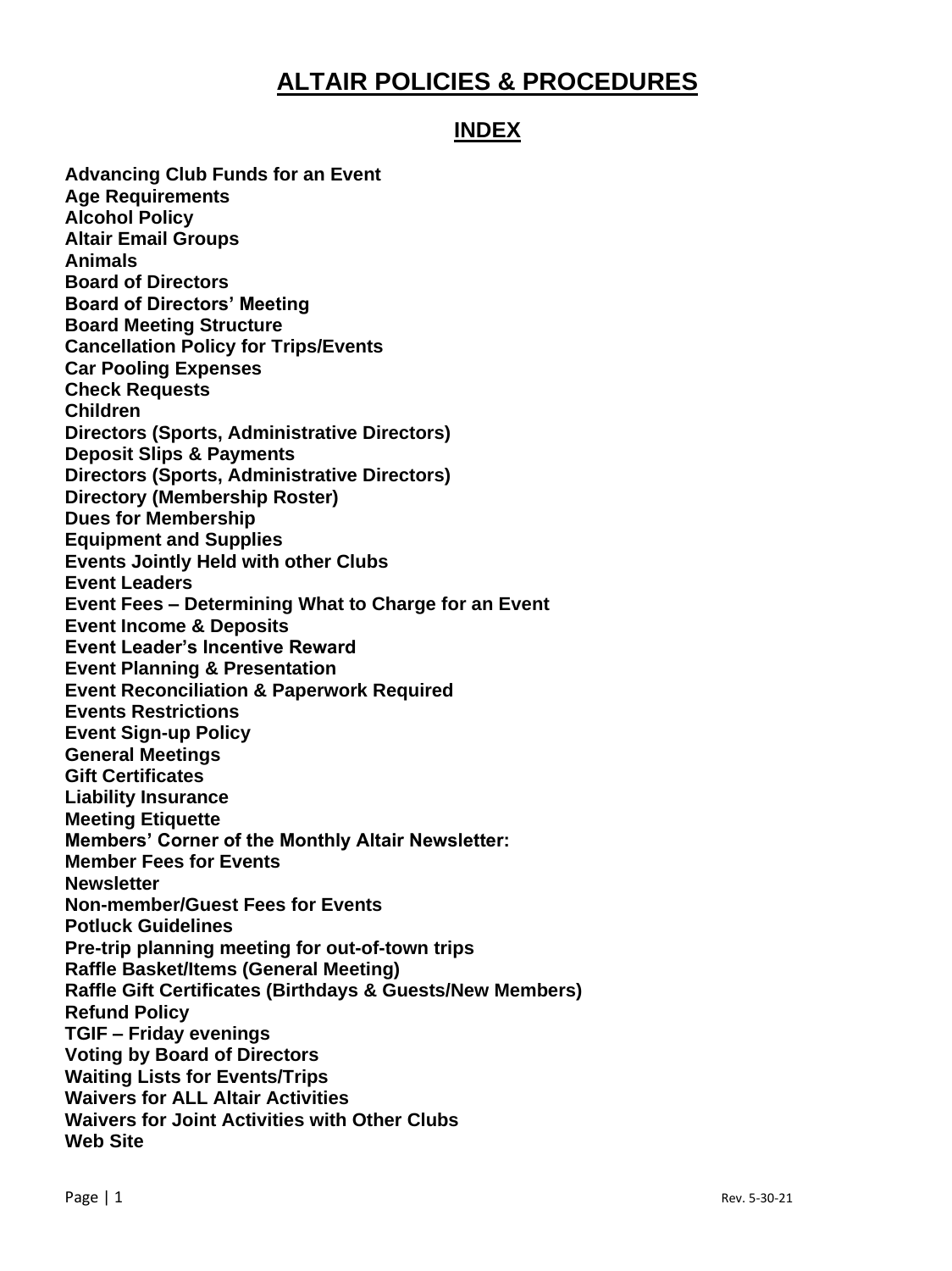# **ALTAIR POLICIES & PROCEDURES**

# **Advancing Club Funds for an Event:**

- Trips and other events are expected to be self-supporting and to require no advancing of Club funds for deposits or initial expenses. Altair policy is that no checks may be written unless the trip has funds deposited for the event to fully cover the amount requested.
- Some trips require advance deposits to hold the reservation until a future date.
- The Board of Directors may make exceptions to the standard policy, if the following conditions are met:
	- The trip or event has been held in prior years and
		- It was financially successful in prior years (event audits were favorable by the audit committee) and
	- The Event Leaders are the same as in the prior event or has the active assistance of a prior Event Leader, or
	- A written contract is provided reflecting the advance deposit is fully refundable by a specific, contractually guaranteed date before the funds are disbursed.

#### **Age Requirements**:

- All events are open to those 21 years of age or older.
- If individuals under the age of 18 (minors) are allowed, their parent or guardian must accompany them and sign a waiver form for the minor.
- If anyone under the age of 21 is allowed, the event must be advertised as such and approved by the Board of Directors.

## **Alcohol Policy:** (per Bylaws Article II Section 9.)

- The Club will not distribute, sell, serve, or furnish alcoholic beverages at any time.
- Individual club members are allowed to bring their own alcoholic beverages to events, if permitted.
- Club members are expected to be fully responsible for their actions and conduct resulting from the consumption of alcohol. Failure to act responsibly may result in expulsion from the Club.

## **Altair Email Group:**

- **• Altair members are automatically setup when they join this free email group**
- **•** Altair Email Group is restricted to Altair **MEMBERS ONLY & is a private group email.**
- The primary purpose is to **PROMOTE** Altair events
- Members can post updates or changes to Altair events/trips
- Members can post new Board approved events/trips
- Members can post Altair related items of interest
- Membership Directory (Roster) is sent out monthly
- Members can post & share Altair appropriate photos on the Altair email group site.
- Members can post free items or can resell at face value (**NOT for profit**), tickets for concerts, sport games, ski lifts, etc., that Altair members are likely to have an interest in.

## • **The Altair Email Group should NOT be used for:**

- Marketing anything for **PROFIT** unless it is something that may relate to Altair sports and items or services which enhance, enable, or promote Altair related activities – such as kayaks, skis, golf clubs, bikes, golf lessons, dance lessons, etc. (at a reasonable price)
- Marketing for **PROFIT** household items, real estate, vehicles, insurance, crafts, etc.
- Non-Altair events **CONFLICTING** with Altair events
- Anything deemed inappropriate.
- If a posting does not **CLEARLY** fall into any category listed above, it can be sent to the Board for further consideration.
- Postings can also be submitted to the Editor for publication in the newsletter under Members' Corner.

## **Animals:**

Pets are not allowed on any Altair events/trips.

## **Board of Directors:**

- Altair Board of Directors are: President, Vice President, Secretary, Treasurer, two (2) Board Members at Large, and Immediate Past President or a Senior Board Member at Large.
- A Board Member must have been an active member for at least 1 year and agree to remain an active member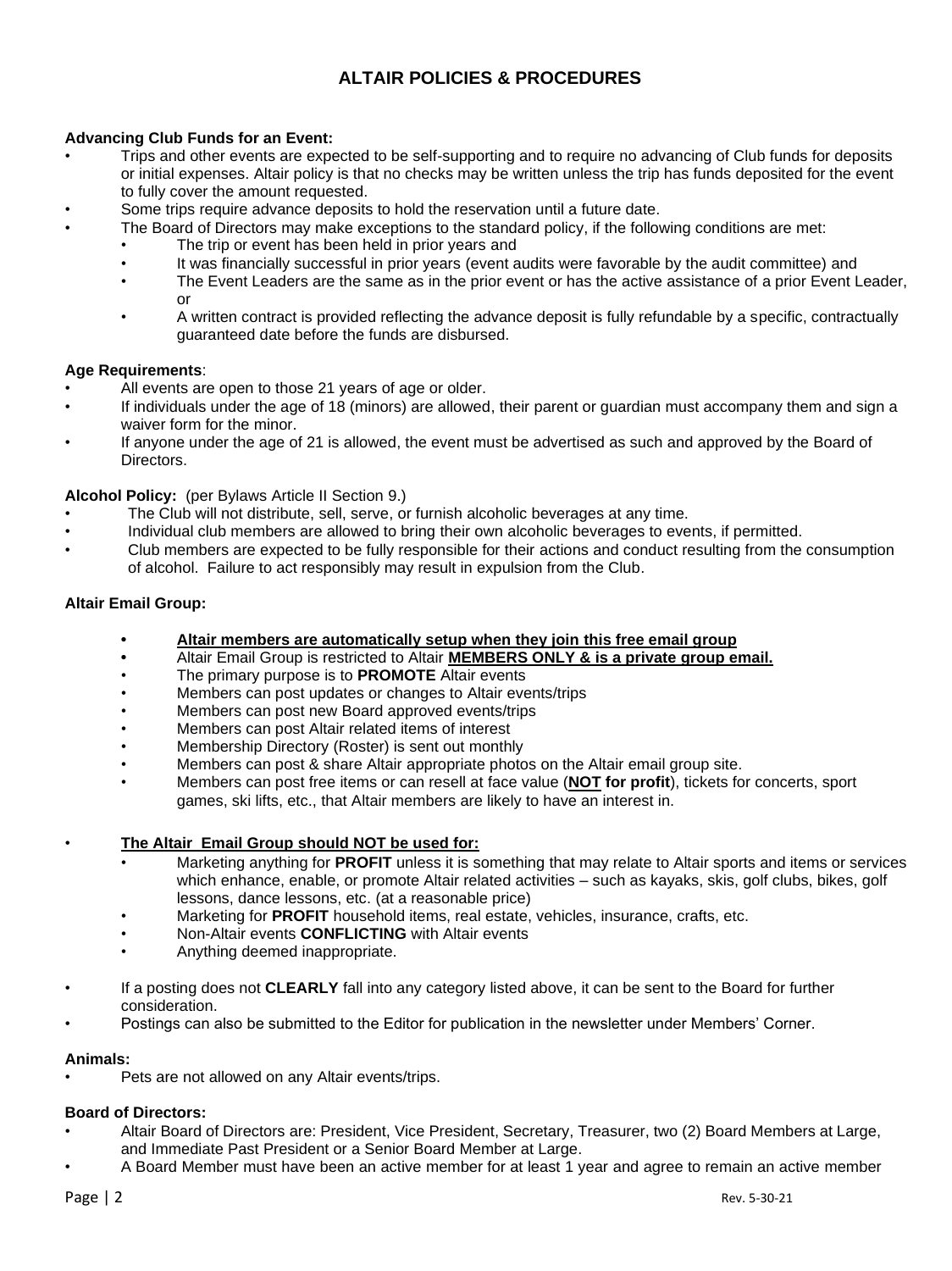during the term.

• Officers are elected to serve for the term of one (1) year from June 1 to May 31, the following year.

# **Board of Directors' Meeting:**

- The Board of Directors meet once a month at a designated and announced location.
- The meeting begins at an announced time.
- All members are welcome and Sports Directors & Committee Directors are encouraged to attend.
- Members should contact the Secretary to be placed on the agenda prior to presenting an issue or event before the Board.
- To present an event or trip for Board approval requires the proper forms and copies to be completed. (see **Event Planning & Presentation**)
- A quorum to enable voting requires a two-thirds (2/3) majority of Board of Directors to be in attendance
- A Virtual Director's Meeting would need notice with time and link to sign-in with.

# **Board Meeting Structure:**

- The Board Meeting Agenda is structured for members & directors to present their items/reports at the beginning and then the Board takes care of the business issues after. There is no need to stay for the entire meeting. If you are pressed for time, contact the President and you can request presenting your item first.
- Agenda Outline:
	- Sign-In (all Board Members and Guests are asked to sign in)
		- Presentation of New Trips and Events
		- Directors Reports
		- Approval of Minutes from Prior Meeting
	- Membership Statistics of the Monthly General Meeting
	- Approval of the Treasurer's Report
	- Old Business
	- **New Business**
	- Adjournment or Move to Closed Session: Occasionally the Board needs to hold a private session or closed session to discuss sensitive or confidential matters, which occur in any business or institution. Any Board Member **or** Altair Member may request a closed session. All discussions are strictly confidential.
	- A Virtual closed meeting would mean that no Members of the Board could be within audio or visual range.

# **Cancellation Policy for Trips/Events**:

- Event Leaders **must publish** a cancellation policy.
- The cancellation date should be set prior to any contract deadlines to cancel or amend the contract, usually at least 30 days before the beginning of an out of town overnight event. Event Leaders should contact a Board Member for any questions as to what the event cancellation policy should say.
- Anyone who cancels his or her sign-up must notify the Event Leaders prior to the cancellation date for any refund.
- Participants who cancel after the posted cancellation deadline forfeit any non-recoverable money paid, unless the Event Leader has a waiting list for an eligible replacement or based on the Event Leaders' cancellation policy. (See **Refund Policy**).
- If an event/trip is cancelled all participants will receive a refund of money paid for the event less any unrecoverable expenses.
- Participants who need to cancel should notify the Event Leaders as soon as possible. The cancellation may have an impact on the organization of the event (i.e. golf 4-somes; pinochle, murder mysteries where roles are assigned, lodging/food, carpooling).
- Those who need to cancel should not find their own replacement unless directed by the Event Leader as there may be a waiting list for the event and the next in line should have the opportunity to fill the vacancy.

## **Car Pooling Expenses:**

- In order to ensure that carpool drivers do not experience undue hardship, Altair recommends that passengers pay at a rate of \$.10 per mile OR share the actual cost per person in the vehicle.
- The driver ultimately decides the contribution amount and should communicate this to the passengers beforehand.
- For events where travel is involved, it would be desirable for the flyer to mention the mileage and approximate car pooling expense.

## **Check Requests**:

- Expenses incurred in planning an event/trip or refunds can be reimbursed upon submission of a check request to the Treasurer. Check requests are available at [www.altairsports.org](http://www.altairsports.org/) FORMS or at the General Meeting.
- You must submit original receipts for all expenses and reimbursements with the check request.
- Altair requires two signatures on all checks, so remember the best time to receive your check is at a General Meeting or a Board Meeting.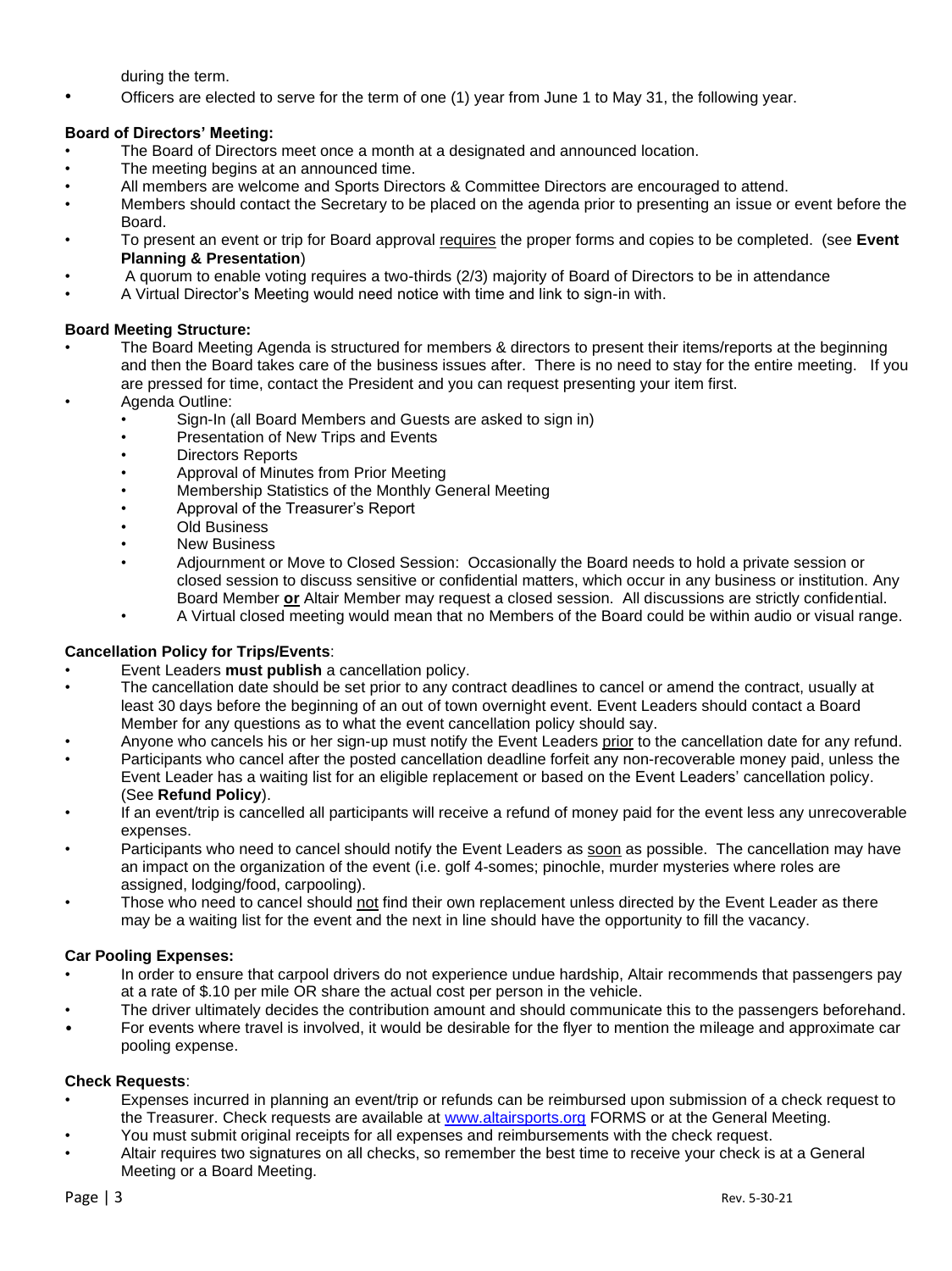- Event funds MUST be deposited for your event to fully cover checks being requested.
- Altair makes an exception if you have prior approval of the Board to authorize advance payments prior to funds being collected and deposited. (see **Advancing Club Funds for an Event**.)

# **Children:**

- No one under age 21 is allowed to participate in any Altair event unless the Event Leaders have declared minors are allowed and advertised the trip as such.
- Board approval is required before allowing anyone under 21 to participate.
- If individuals under the age of 18 (minors) are allowed and approved by the Board, their parent or guardian must accompany them and sign a waiver form for the minor.

# **Directors (Sports, Administrative Directors):**

- Directors are non-elected members who are nominated by the President and ratified by the Board of Directors to be responsible for the successful accomplishments of all the activities required by the sports interest/committee to which they are assigned.
- Any member may be ratified in a directorship position if they have been an active member for at least 6 months immediately prior to being nominated.
- Directors are responsible for keeping the Board informed of events and activities pertaining to the events in their realm.
- Directors are responsible for submitting to the Club's Newsletter Editor on a monthly basis schedules and updates pertaining to the events in their realm.
- Directors are responsible for reminding or providing their Event Leaders with Waiver forms and for ensuring that the signed waivers for all Altair events in their realm are turned into the Treasurer to be archived.

# **Directory (Membership Roster):**

- Altair Membership Directories are considered **confidential** and are only distributed to Members.
- Updated Membership Directories are distributed monthly via Altair Email Group which is restricted to **MEMBERS ONLY** (see Altair Email **Group** for instructions on how to join)
- Membership directories are **not** posted to the web site, which is open to the public.
- Members are encouraged to print their directory or to save it on their computer for ease of use.
- There will be a limited quantity of directories available at the General Meeting to purchase for \$1.00, for those who do not have access to a computer.
- Contact the Database Manager if you have changes to your contact information.

# **Dues for Membership:**

- The Membership year is November 1<sup>st</sup> to October 31<sup>st</sup>.
- Annual dues are \$75.00 for new members.
- **Renewal dues are \$70.00, if paid no later than November 1st**: after that date the new member rate applies (\$75.00).
- Membership status includes access to Altair's e-mail group; to "Members Only" events; and Member's discounts to Altair events and select stores.
- Payment Schedule:

|  |  | Prior to November 1 (discounted renewal rate) | \$70.00 |
|--|--|-----------------------------------------------|---------|
|--|--|-----------------------------------------------|---------|

- After November 1 through the following October 31<sup>st</sup> \$75.00
- After March 1 through the following October 31<sup>st</sup> \$50.00

After July 1 through the following October 31<sup>st</sup> \$25.00

# **Equipment and Supplies:**

- Altair owns a variety of equipment and supplies which are available for Altair events including (but not limited to): First Aid kits, canopies, Altair banners, folding tables, miscellaneous camping and picnic equipment, and supplies
- The equipment and supplies are assets of Altair.
- Altair rents a climate and temperature controlled storage unit to house the equipment, supplies, and archived records & documents.
- The Inventory and Equipment Director has access to these items, and upon Board approval for your event, you may make arrangements to have items checked out of the Altair storage unit for your event.
- Items borrowed must be returned immediately (clean and in good working condition) following the completion of your event so others may use them.

# **Events Jointly Held with other Clubs:**

- It is necessary to confirm that any clubs we have joint activities with have their own liability insurance. Altair must have a copy of the joint club's Certification of Insurance to file with our insurance provider.
- It is necessary to have our liability waiver forms signed by each participant for any and all ski club activities,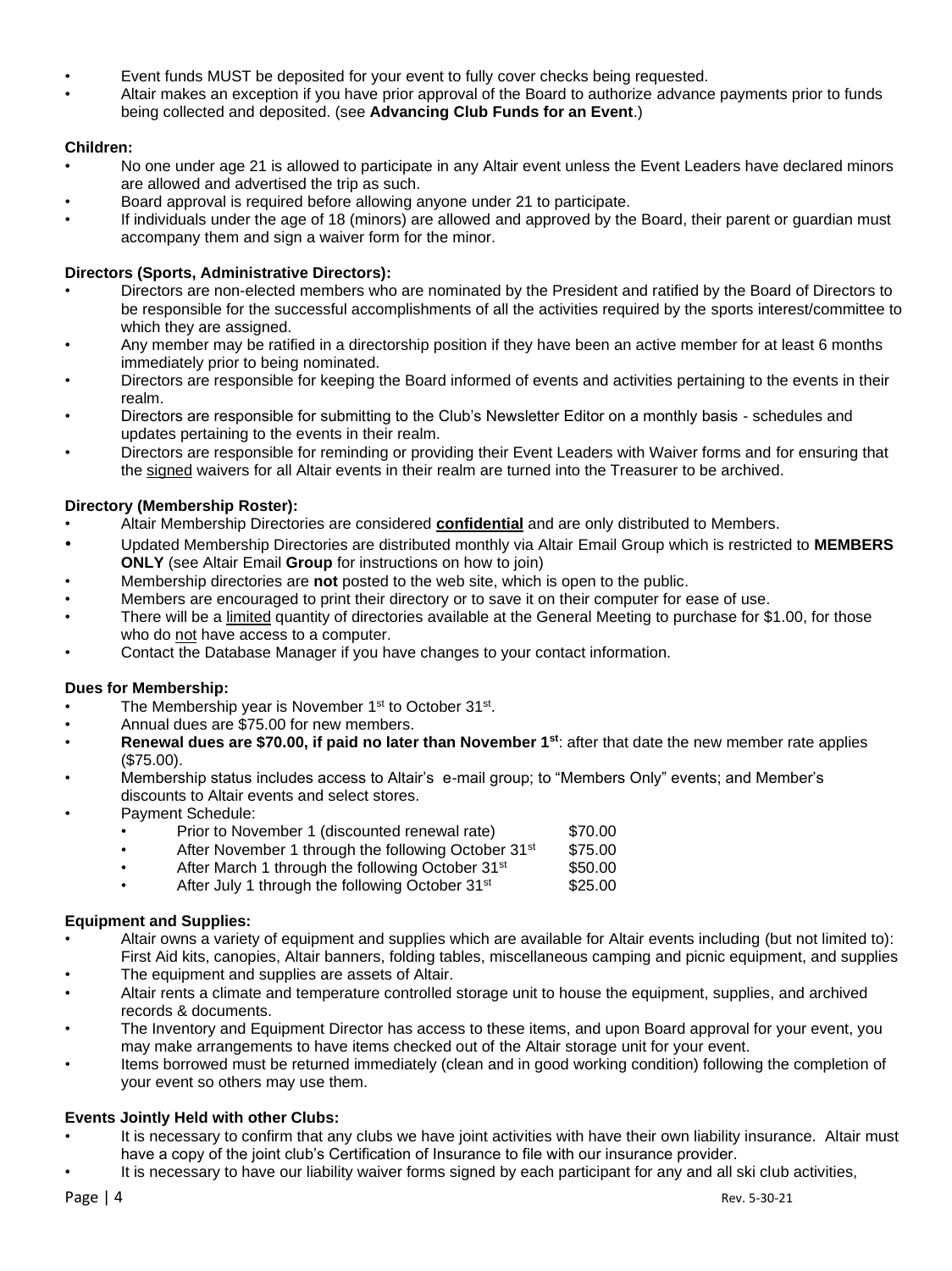including participants from the joint club.

• Any joint activities with another Club should guarantee Altair's standard percentage of income.

# **Event Leaders:**

- Event Leaders are designated Club members who organize and/or lead activities for members of the Club and their guests, regardless of event duration or destination.
- Event Leaders must be members of Altair
- Two Event Leaders are recommended to provide coverage in event of illness or absence.
- At least one (1) Event Leader must have been a member for six (6) months.
- Prospective Event Leaders must have successfully completed all duties for previous events before new events are approved.
- Event Leaders may not receive any benefits from the event other than an Event Leader's incentive reward.
- Event Leaders pay the same price for the event as any other member.
- The host or hostess for an event held in their home need not pay for the event. This applies to one person per event.

# **Event Fees – Determining What to Charge for an Event:**

- Determine expenses and fees using the Event Worksheet/Budget Form as a guideline. A Trip Packet and all Event/Trip forms can be found on the Altair website at [www.altairsports.org](http://www.altairsports.org/) (FORMS), at General or Board Meetings, or from any Social Committee Member.
- **Trip and other events are expected to be self-supporting and to contribute income to the Club:**
	- **Member Fees:** a minimum of **10%** above the cost to Altair overhead with a minimum of **\$2.00** and **\$30.00** maximum per member is added to the event expenses as income to the Club.
		- **Non-Member Fees:** a minimum of **25%** above the cost to Altair as overhead, with a minimum of **\$5.00** and a maximum of **\$75.00** as income to the Club.
	- A member of the Far West Ski Association qualifies for Member pricing.
- Use the Event Worksheet to list all expenses such as food, prizes, t-shirts, lodging (taxes), valet/parking, corkage fees, event leader incentive rewards, park entrance fees, copy costs for flyers & copies for Board approval, etc. The fee charged to participants for the event must fully cover all expenses listed as well as the addition of 10% per member and 25% per non-member as income to Altair.
- All Altair members, including Event Leaders, pay the same for comparable accommodations.
- Event Leaders need to determine if non-members are allowed to attend.
- If a similar event has been done previously, Event Leaders can ask the Treasurer about the income and expenses for the previous event. Generally, Event Leaders for the previous event can be contacted for advice.
- If you are an Event Leader and wish to receive an Event Leader incentive award or an Altair gift certificate, you must include the amount in your Event Worksheet/Budget Form. (see **Event Leader's Incentive Reward**).
- If an event will have income over \$100 or is an overnight trip, the Board must approve the event and sign-ups are required.
- If an event will have income of under \$100 Board approval is not needed, but the club overhead of 10% and 25% (with \$2 or \$5 minimum) is still required, as well as sign-ups. The event may be advertised in the newsletter.
- A member who has Board approval may be paid for goods, service or accommodations on an event. Their pay/fee will be submitted and paid as an expense & must be included on the worksheet/budget.
- If Event Leaders use personal property or accommodations, the event should be charged no more than the fair market value of those accommodations. The fair market value and this situation must be disclosed to the Board at the time the event is presented for approval.

# **Event Income & Deposits:**

- **Altair does not accept cash** unless approved by the Board and are nominal fees (bowling, newsletter, directories)
- Checks must be payable to **Altair**, not the Event Leader.
- Altair accepts checks, debit and credit cards,
- Altair does not accept American Express, WORLD CREDIT cards, 2-party checks or postdated checks.
- A separate check or charge slip must be completed for each event signed up for.
- If paying by bankcard, individuals must first go to the Treasurer's table to charge their event. They will receive 2 bank charge slips: a Customer's Copy to keep and a Merchant's Copy to be given to the Event Leader when they sign up.
- Event Leaders should prepare deposits slips and turn in with checks and charge slips after each General Meeting or within 3 days..
- Deposits should be processed for each meeting and not held until the completion of the event. .

# **Event Leader's Incentive Reward:**

• Event Leaders may be eligible for incentive rewards for organizing an event if the Club's 10% (25% non-member)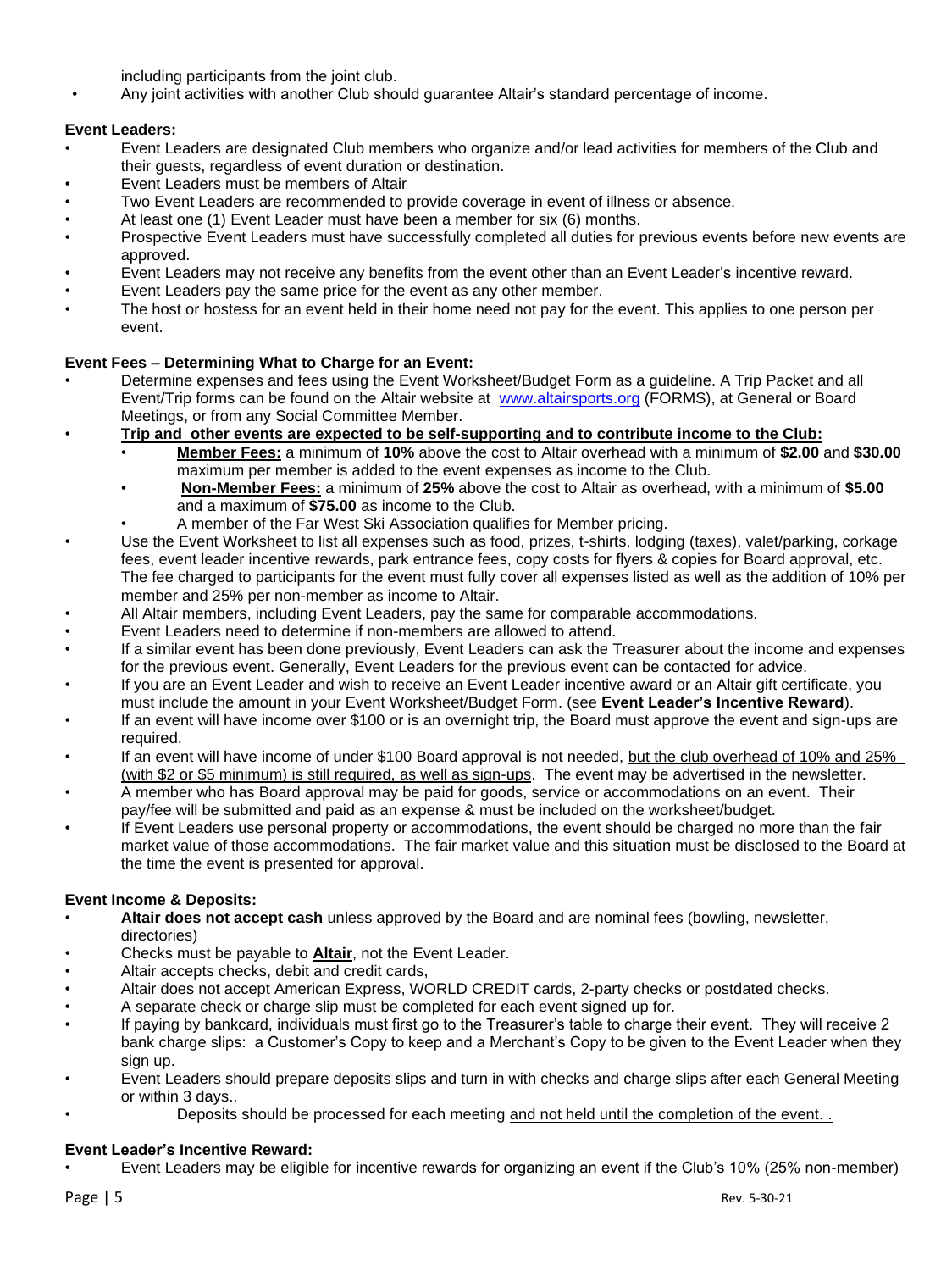profit is met.

- Incentives are awarded in the form of Altair gift certificates equal to the value of one member's fee, but not more than \$120 per event.
- The maximum cumulative incentive awarded to any single Event Leader in one calendar year shall not exceed \$600.
- The amount of the Event Leader's Incentive Reward must be calculated into the expense figures when completing the Event Worksheet/Budget Form when planning the event. (see Event/Trip Planning & Presentation)
- After the event an Event Leader's Incentive Reward must be requested on the Trip/Event Reconciliation Form.
- The incentive shall be awarded by the Board upon satisfactory completion and submission for review of all related paperwork and appropriate Club profit has been confirmed.
- The Treasurer will verify that there are funds to cover the cost before the incentive reward will be given.
- A reward will be awarded after all expenses are paid and the 10% (25% for guests) for Altair overhead has been paid.

# **Event Planning & Presentation:**

- If planning to present an event or trip for Board approval, notify the Secretary of the presentation, so it can be placed on the Agenda.
- If an event will have income of \$100 or more or it is an overnight trip, the Board must approve the event and signups are required.
- Read and review the Trip/Event Process and Check List available at [www.altairsports.org](http://www.altairsports.org/) so you know what is required prior to attending a Board Meeting to present your event.
- Event forms and packets are available online [www.altairsports.org,](http://www.altairsports.org/) at the General Meetings or Board Meetings and from any Social Committee Member.
- Complete the appropriate forms and bring copies for each Board Member and the Newsletter Editor (8 copies) (you can be reimbursed for the copy charges by including them on your expense sheet):
	- Altair Trip/Event Board Approval Form.
	- Event/Worksheet/Budget
	- Flyer for the newsletter.

# **Event Reconciliation & Paperwork Required:**

- Event Leaders should prepare a recap of event income, refunds and expenses by using the Event Reconciliation form included in the Event/Trip packet. [www.altairsports.org](http://www.altairsports.org/) (click on FORMS)
	- Within 30 days of the completion of an event the following must be turned in to the Treasurer:
		- Event Reconciliation Form (include request for Event Leader incentive reward if needed)
		- Sign-up/Waiver forms (original signed)
		- Deposit slip pink copies
		- Check request copies
			- $\circ$  Copies of any handouts, contracts, or other information which would be helpful for auditing purposes and future event leaders.
- Failure to submit timely and proper documentation will cause delays in refunds and rewards, and may jeopardize your ability to lead future events.

## **Events Restrictions:**

- Some activities require that Event Leaders use licensed and insured vendors to conduct the activity. Examples of this include whitewater raft/kayak trips and horseback riding.
- The Board will not approve any activity that is contrary to the purpose and mission of the club or is in violation of the Altair by-laws or any state, federal, or local law.
- If in doubt, please contact the Sports Director or a Board Member for clarification.

## **Event Sign-up Policy:**

- All Members and Non-Members must personally sign Sign-up/Waiver forms prior to participating in **ANY** Altair activity. (Please see **WAIVERS for ALL Altair Activities**.)
- The first opportunity to sign up for an event is at 6:00 p.m. at the first General meeting after the Board-approved event appears in the newsletter.
- After the first General meeting, the Event Leaders can take signups over the phone or at any other time or place, i.e. TGIFs.
- If unable to attend the first General meeting, another Altair member (not the Event Leaders) can sign up for another member.
- All members and non-members must pay the sign-up fee for the event in full, unless the Event Leaders determine a payment plan is appropriate for the more expensive events. Such payment plan must be laid out prior to Board approval.
- **No one is considered signed up unless and until payment is received.**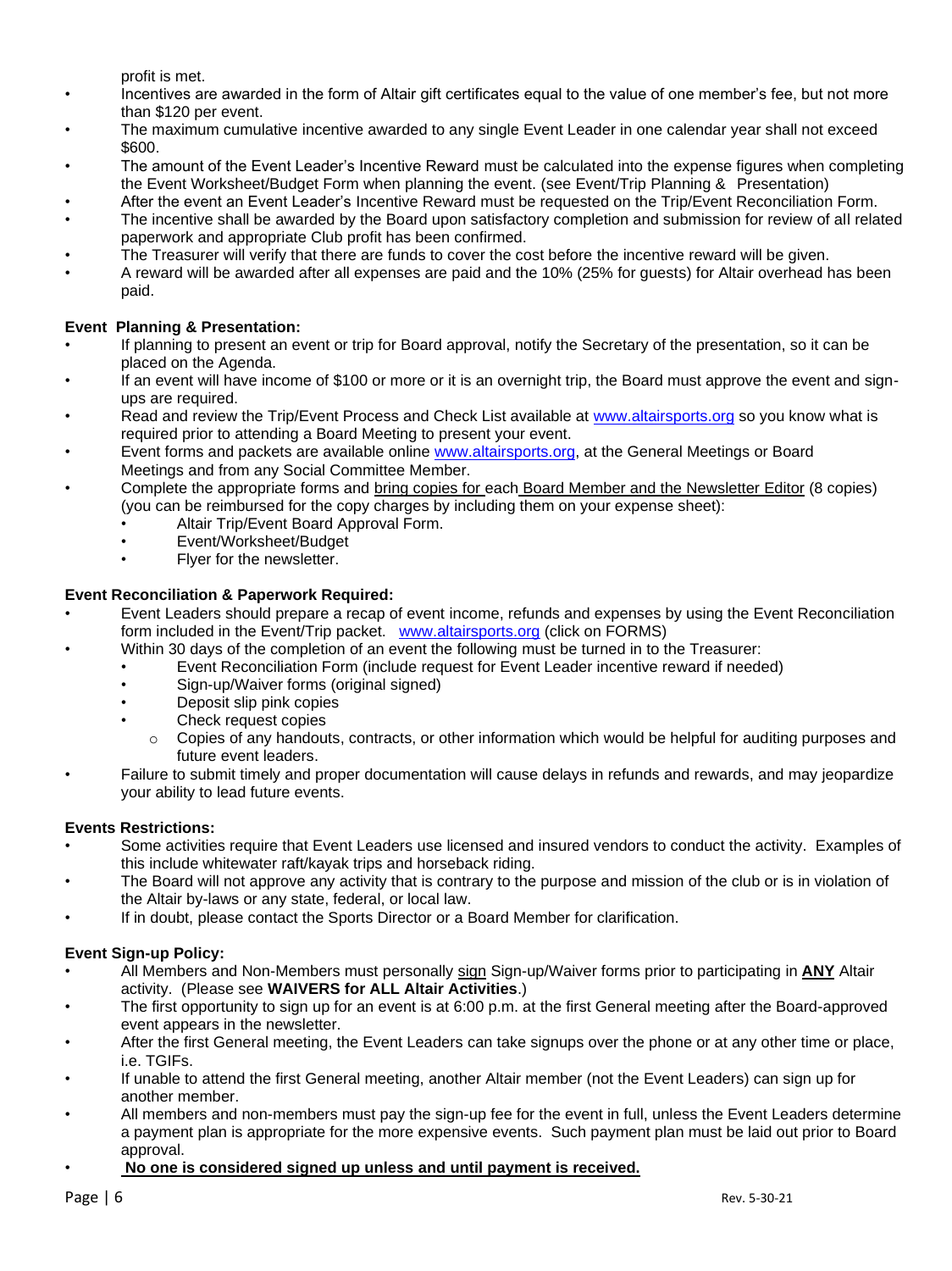- Event Leaders may determine if guests can or cannot sign up for an event for the first 30 days that sign-ups begin. Altair members may have priority, unless Event Leaders have chosen to allow guests to sign up earlier.
- **To qualify for member pricing a person must be a member at the time they sign up and still be a member when the event takes place and no refunds due to change of membership status.**
- Event Leaders are responsible for verifying a person's eligibility for member or guest (nonmember) pricing. Event Leaders should ask to see a current Altair membership card to verify member status or ask the Database Director for an updated list of members to verify member eligibility.

# **General Meetings:**

- Altair General Meetings are held the second  $(2<sup>nd</sup>)$  Wednesday of each month, except for the month of August when the annual picnic will be held in lieu of the General Meeting.
- Times:
	- 6:00 p.m. Sign up for trips & activities
	- 6:45 p.m. Orientation for guests & new members
	- 7:00 p.m. General Meeting (Starts promptly at 7 p.m.)
- Light hors d'oeuvres will be served at the meeting.
- In an attempt to eliminate distractions and conversations, the Treasurer's Table and Event Sign-up tables will be closed during the General Meeting which begins promptly at 7:00 p.m. Transactions with the Treasurer or Event Sign-ups should be done before or after the meeting itself.
- In general, as a courtesy to outside speakers, members presenting their events, those conducting the General Meeting and those trying to listen, those in attendance are asked to be considerate and cease personal conversations until the completion of the meeting.
- A guest or non-member may attend up to three (3) General Meetings or events prior to joining the Club; however, they will be expected to pay their dues in full and join the Club if they wish to continue attending.

## **Gift Certificates:**

• Altair gift certificates will have written or printed on them "Altair Gift Certificates will expire one (1) year from date of issue". Altair can impose an expiration date on certificates donated and NOT sold for face value. (Minutes of July 15, 2020)

#### **Liability Insurance:**

- Pursuant to Far West Ski Association and our insurance carrier, all ski clubs must have general liability insurance and officer's and director's insurance *and*,
- Liability waivers must be signed by each participant **for any and all ski club activities** (see **Waivers for ALL Altair Activities**)
- Any club that Altair may have joint activities with, must have their own liability insurance and Altair must have a copy of their Certification of Insurance to file with our insurance provider.
- Each participant of any club that Altair may have joint activities with, must sign Altair's Waiver and Liability Forms.

## **Meeting Etiquette:**

- **•** During any meeting, those in attendance are asked to be considerate and cease personal conversations and transactions until the completion of the business at hand and the end of the meeting.
- Please be polite and courteous to those around you who are trying to listen and to the members presenting their events for sign ups, outside speakers, Event Leaders conducting pre-trip meetings, committee meetings, those conducting **any** Altair meeting.
- "Persons disturbing the peace during any meeting and in any manner may be asked to leave………." (see Altair By-laws, **Meeting Conduct**)

## **Members' Corner of the Monthly Altair Newsletter:**

- The Altair monthly newsletter has a section for members to post notices, Kudos, etc.
- Submissions to Members' Corners should be one time postings—not continuous repeats.
- Submissions should be short & concise.
- All submissions must be received by the Friday following the Board of Director's meeting each month.

## **Members' Corner can be used to:**

- Post Kudos or experiences on recent Altair events or trips.
- Post (one time) information about selling personal sports equipment, household goods, vehicles, boats, kayaks, personal homes, bikes, etc. (things that may be of interest to Altair members)
- Post (one time) information on rental property (beach houses, ski condos, lake resorts, etc.)
- Post inquiries about services provided by members: house sitters, pet sitters, painters, (Responses should be directed back to the person making the inquires.)
- Post information on events, concerts, lessons, etc. that may be of interest to Altair members (unless it is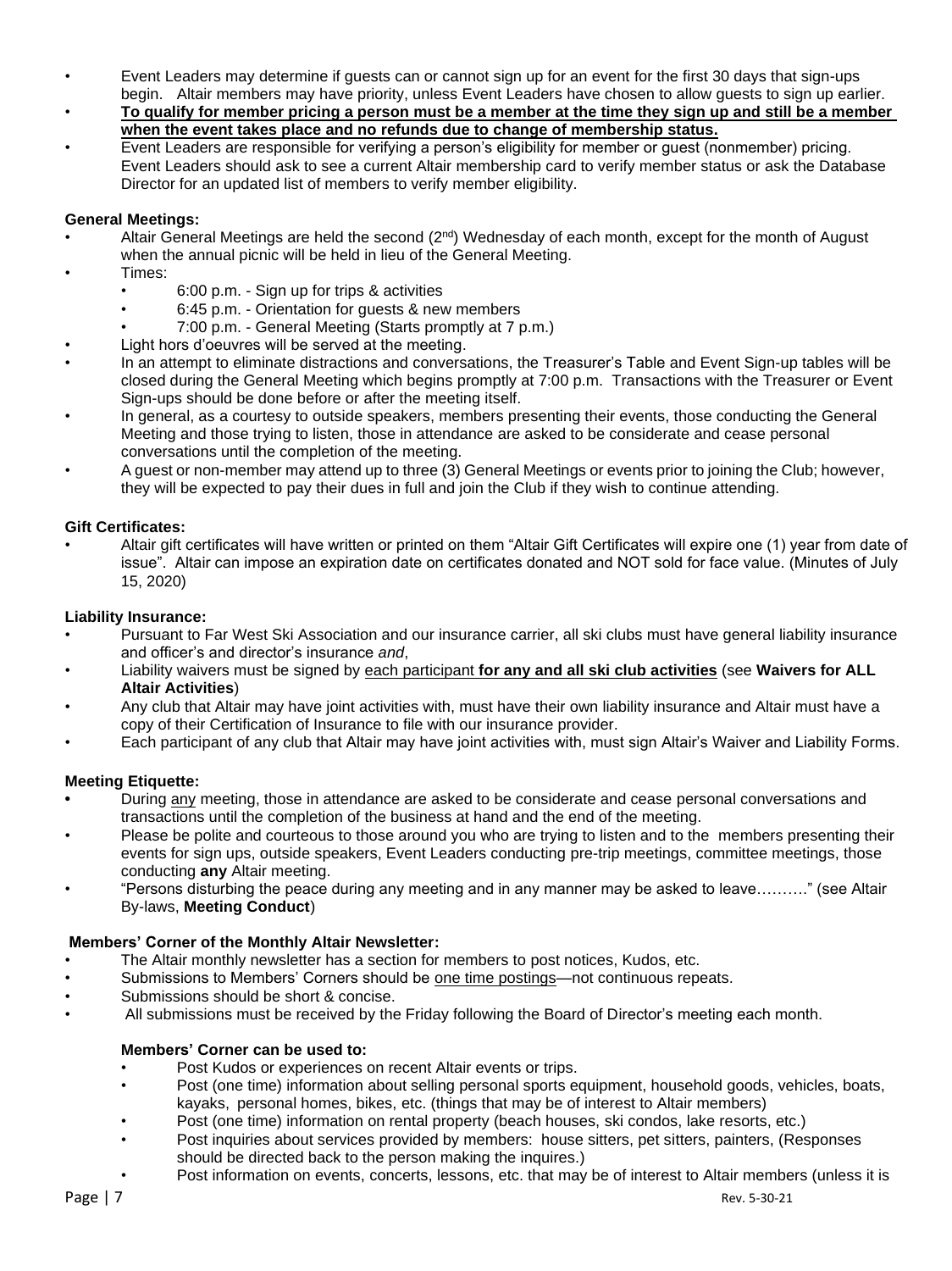in direct conflict with a major Altair event.

# **Members' Corner is NOT to be used for:**

- Business entities to sell items (realtors, insurance agents, product vendors, etc.)
- Members selling their crafts or for repeat items as on Craig's List.
- Altair competitors unless an activity is jointly led by both Altair and another group.

# **Member Fees for Events**:

- Members are charged a minimum of 10% of the cost of an event to Altair overhead, with **a minimum of \$2.00 and \$30.00 maximum per member.** (See **Event Fees-Determining What to Charge for an Event**)
- Members must always complete and sign a Sign-up/Waiver Form, even for drop-in activities.
- To qualify for member pricing a person must be a member at the time they sign up and still be a member when the event takes place. No refunds for change of membership status.

# **Newsletter:**

- The current newsletter & several prior months are available on the www.altairsports.org web site.
- **•** Members are encouraged to print their newsletters or to save it on their computer for ease of use.
- There will be a limited quantity of newsletters available at the General Meeting to purchase for \$2.00, for those who do not have access to a computer.
- Th**e deadline** for submissions to the newsletter is the Friday following the Board Meeting. Late submissions may be rejected in order to get the newsletter out in time**.**
- After a trip/event has been approved by the Board of Directors, the Event Leader is responsible for submitting a copy of the Trip/Event Approval Form and a digital copy of the event flyer to the editor for publication.

# **Non-Member/Guest Fees for Events**:

- Event Leaders can decide if events are open to non-members.
- Event Leaders may determine if guests can or cannot sign up for an event for the first 30 days that sign-ups begin. Altair members may have priority, unless Event Leaders have chosen to allow guests to sign up earlier.
- Non-members must always complete and sign a Sign-up/Waiver Form, even for drop-in activities.
- Non-members pay a higher fee to attend events.
- Non-members must pay 25% of the cost of an event to Altair as overhead, with **a minimum of \$5.00 and a maximum of \$75.00.** (See **Event Fees-Determining What to Charge for an Event**)

## **Potluck Guidelines:**

- **Each** person should bring a potluck item (couples should have 2 items or a double batch).
- **Each** person should bring their own beverage of choice. Altair cannot provide or serve adult beverages, so individuals will need to provide their own.
- **Each** person should sign the Altair Sign-in & Waiver form.
- Everyone should bring everything needed to serve their potluck item (dishes, serving utensils). Hosts should **not**  be expected to provide these items. Everyone should come prepared and self-contained.
- Hosts should **not** be expected to heat up or prepare the potluck dishes.
- Everyone should assist in the cleanup process.
- Remove and take home everything that you brought., Do not leave leftovers unless the host wants them
- **Identify your potluck dish**. Food allergies are a concern to many. It is suggested that if your dish contains ingredients that can commonly cause allergic reactions such as shellfish, shrimp, crab, peanuts, etc., you identify your dish. Hosts can provide index cards and ask guests to identify the basic ingredients in their dish.

## **Pre-trip planning meeting for out-of-town trips:**

- Event Leaders must hold a pre-trip planning meeting for any overnight trip.
- Event Leaders should advertise the date, place and time in the newsletter.
- Event Leaders should cover all the requirements for the trip such as necessary equipment and supplies, room assignments, schedule of activities, maps and driving directions, lodging information including phone numbers, carpooling, reminders to reimburse for mileage, etc.

# **Raffle Baskets/Items at General Meeting:**

- Board at Large Members (2) are responsible for providing a minimum of two (2) raffle items (baskets, tickets, gift certificates) at each Monthly General Meeting, with the exception of August due to the annual picnic and perhaps November due to Pray for Powder.
- Board at Large Members (2) should sell raffle tickets prior to the start of each General Meeting (7:00 p.m.). If a Board at Large Member is unable to attend a meeting, a replacement seller should be arranged.
- Cost of the raffle tickets are \$1.00 each or six (6) for \$5.00.
- Altair depends on income from the raffle items, so the items should be of interest to the members.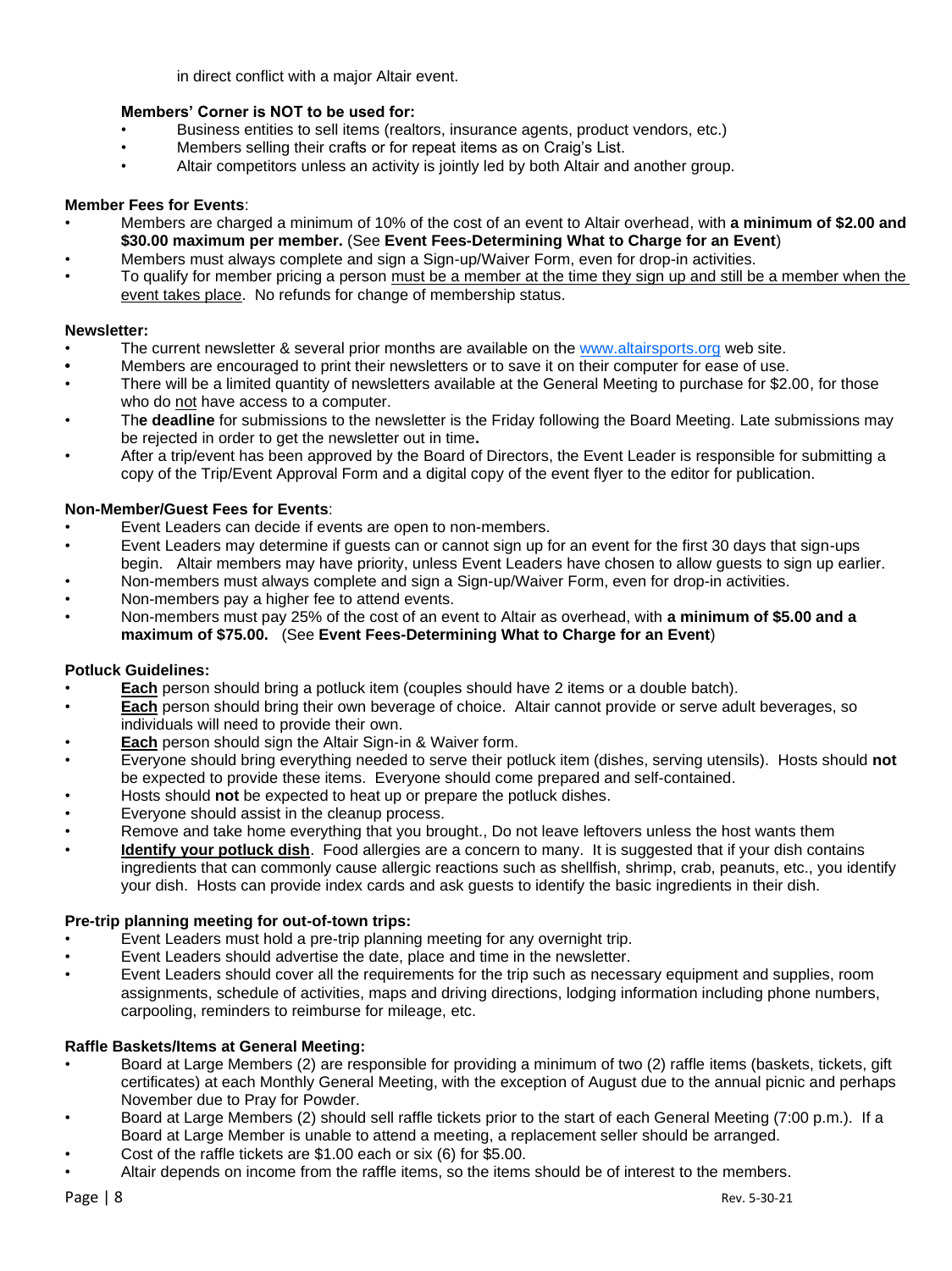- Members or businesses may donate items or certificates to be raffled.
- There should be a minimum of 2 raffle items at each meeting.
- Board at Large Members can be reimbursed up to \$30 per raffle item.
- Members expect the raffle items to have a minimum value of \$30. Raffle items valued at \$30 can be purchased at sale prices that cost less than \$30 each, but still have a \$30 value, which in turn increases the income to Altair.
- Board at Large Members are responsible for recording the winners' names on the Altair Gift Certificate and Raffle Winners Form.

# **Raffle Gift Certificates (Birthdays & Guest/New Members):**

- A Birthday Raffle is held monthly at the General Meetings for members who have a birthday that month. Birthday raffle winners receive a \$20.00 Altair gift certificate.
- A Guest/New Member Raffle is held monthly at the General Meetings. New members who just joined Altair and guests receive a raffle ticket at the time that they sign-in. The Guest/New Member raffle winners receive a \$10.00 Altair gift certificate.
- Board at Large Members are responsible for:
	- o Recording the winners' names on the Altair Gift Certificate and
	- o Having the winner's initial the lower left corner of the gift certificate that they received the certificate.
	- o Complete Gift Certificate and Raffle Winner's Form.

## **Refund Policy**:

- Event Leaders **must publish** a cancellation/refund policy.
- Anyone who cancels his or her sign-up must notify the Event Leader by the cancellation deadline to receive any refund.
- Participants who cancel after the posted cancellation deadline forfeit any non-recoverable money paid, unless the Event Leader has a waiting list of other members or guests in which case they will get a refund, unless the Event Leader specifically established that there are no refunds.
- Refunds may be made for cancellations received after the published cancellation date ONLY if funds (after trip expenses and Altair's 10% member overhead and 25% for guests are met) are available and approved by the Event Leader(s). Approved refunds will only be processed after the trip is concluded and reconciliation forms are submitted and then will be distributed equally (percentage to be based on differences in amounts paid for varying accommodations) among members and guests who have cancelled.
- If an event is cancelled all participants will receive a refund of money paid for the event less any unrecoverable expenses.
- If an event generates more than a 10% (25% for guests) overhead for the Club for members and 25% for nonmembers, the Event Leader may request refunds of no less than \$25.00 each to participants.
- The Treasurer will make refunds as soon as possible **after** the completion of the event, submission of the Event Reconciliation Form and after verifying availability of refundable funds.

## **TGIF – Friday evenings:**

- Each Friday Altair meets at different venues selected by the TGIF Director.
- TGIFs begin at 6:00pm; however, you can arrive at any time.
- Locations are printed in the newsletter and posted on the on-line calendar on the website: [www.altairsports.org](http://www.altairsports.org/)
- TGIFs at member's private homes are for **Members Only**, unless the host member specifies that it is open to Non-Members. Many times, there are space limitations, so the Club defaults to **Members Only** for private homes.
- **Waiver forms must be signed when Altair functions are in private homes** and marketed by Altair. According to the legal advice provided, for functions held in Altair Members' homes: the homeowner is primarily responsible for any liabilities stemming from an event; however, due to an Altair member hosting such event, attempts could be made to include the Club in legal actions.
- Waiver forms are not necessary for Altair TGIFs held at restaurants, lounges, business entities, etc. as the facility and the businesses are responsible for any liabilities including injury, death, etc.
- The TGIF Director would appreciate any suggestions for new venues.
- Please remember to tip.

## **Voting by Board of Directors:**

- President shall vote on Board motions ONLY in the event of a tie vote and shall not make or second motions.
- Voting by electronic mail (e-mail) will be allowed outside of Board of Directors meetings with the following restrictions:
	- Use of e-mail should be for reasons of expediency to decide an issue or approve an event.
	- The Altair Member proposing Board of Directors action should complete, in detail, all the proper forms to ALL Board of Directors. (See Event and Trip Planning for instructions & forms)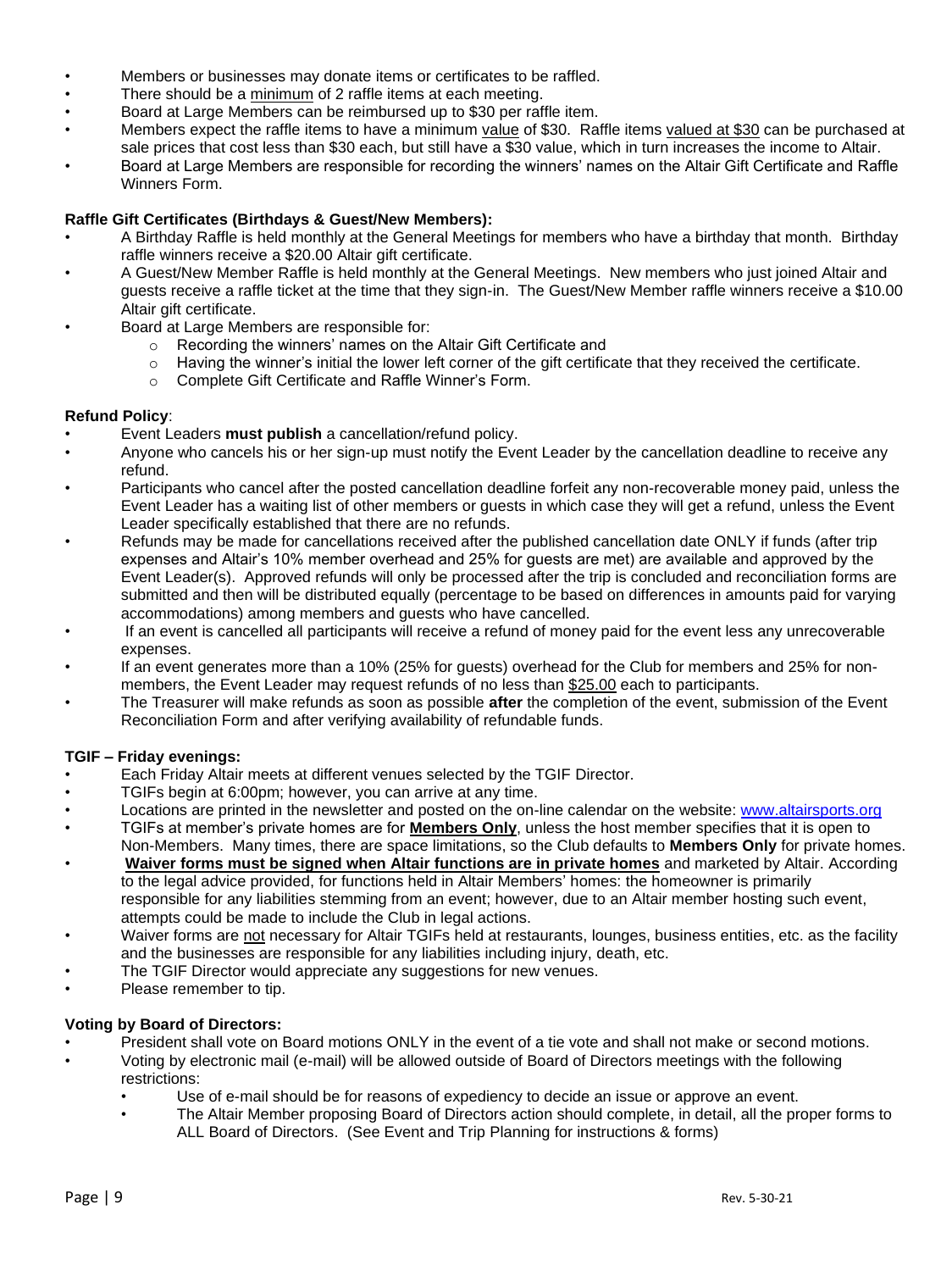- If there is discussion on the motion via e-mail, it should be done by responding by REPLY ALL to **all** other Board of Directors, so everyone is informed. If the motion needs to be changed, it should be sent again to every voting Board of Directors in the form of a motion.
- If the vote is not unanimous, a tally of Members voting shall be entered into the Minutes. If decided by a tie-breaking vote by the President, this shall be recorded in the Minutes.
- At the next Board of Directors meeting, the motion and results of voting should be read into the minutes by the Secretary.
- Copies of all email votes should be placed in the minutes and in the Event file.

# **Waiting Lists for Events/Trips:**

- In the event a trip or event sells out, the Event Leaders may choose to take a paid or non-paid waiting list in the event a cancellation occurs. Waiting lists are encouraged.
- The Event Leaders will request refunds for waiting list fees after the event takes place.

# **Waivers for ALL Altair Activities:**

- All Members and Non-Members must personally sign a Sign-up/Waiver form prior to participating in **ANY** Altair activity per FWSA and insurance carriers. There are two forms that contain the appropriate waiver of liability language that we are required to use.
	- **Sign-up/Waiver Form:** Use for ANY overnight event or involves the collection of money. This form is turned in to the Treasurer upon the completion of the event.
	- **Day Event Sign-up and Waiver Form:** Use for ANY day events that do not involve the collection of money. This form is turned in to the Treasurer upon the completion of the event.
- All Sports Directors should remind and provide waiver forms for their Event Leaders to use and to ensure that the signed waivers are turned into the Treasurer for archiving.
- Waiver forms are available on the Altair website: [www.altairsports.org](http://www.altairsports.org/) (FORMS)
- Event Leaders of **repeat or seasonal** daytime events not involving the collection of money can have repeat participants sign a master Day Event Sign-up/Waiver once per season, such as baseball, once a week drop in golf, routine 9:00 am Saturday bike path walks. Non-repetitive, individual activities to other locations must have their own sign-in/waiver forms (if in doubt use a separate Waiver form). Event Leaders should have waivers available at each event for new participants to sign if they have not previously signed a master waiver.
- A parent or guardian must complete a Sign-up/Waiver form for any children under 18 years of age that is allowed on an event and the Board has approved allowing minors in the event.
- Waiver forms are necessary for **any** event held in private homes if such event is marketed by Altair (newsletter, email group, announcements at General Meetings, flyers, etc.) According to the legal advice provided, for functions held in Altair Members' homes, the homeowner is primarily responsible for any liabilities stemming from an event; however, due to an Altair member hosting such event, attempts could be made to include the Club in legal actions.
- Waiver forms are not necessary for Altair TGIFs held at restaurants, lounges, business entities, etc. as the facility and the businesses are responsible for any liabilities including injury, death, etc.
- All **original**, signed Sign-up/Waiver forms must be turned into the Treasurer upon the completion of the event to become a record of Altair.

## **Waivers for Joint Activities with Other Clubs:**

- Any club that Altair may have joint activities with, must have their own liability insurance and Altair must have a copy of their Certification of Insurance to file with our insurance provider. (See **Liability Insurance**)
- Each participant of any club that Altair may have joint activities with, must sign **Altair's Waiver and Liability Forms.**

# **Web Site [www.altairsports.org](http://www.altairsports.org/) : (The Altair Ski and Sports Club Web Site)**

## • **About the Altair Web Site:**

- This web site is available to the public.
- The web master is responsible for posting to the web site.

## • **The Altair Web Site contains:**

- The Altair Master Calendar of all approved events
- The current monthly newsletter and past 4 monthly issues
- A brief description of Altair and its history
- A contact list of Officers, Directors, & volunteers